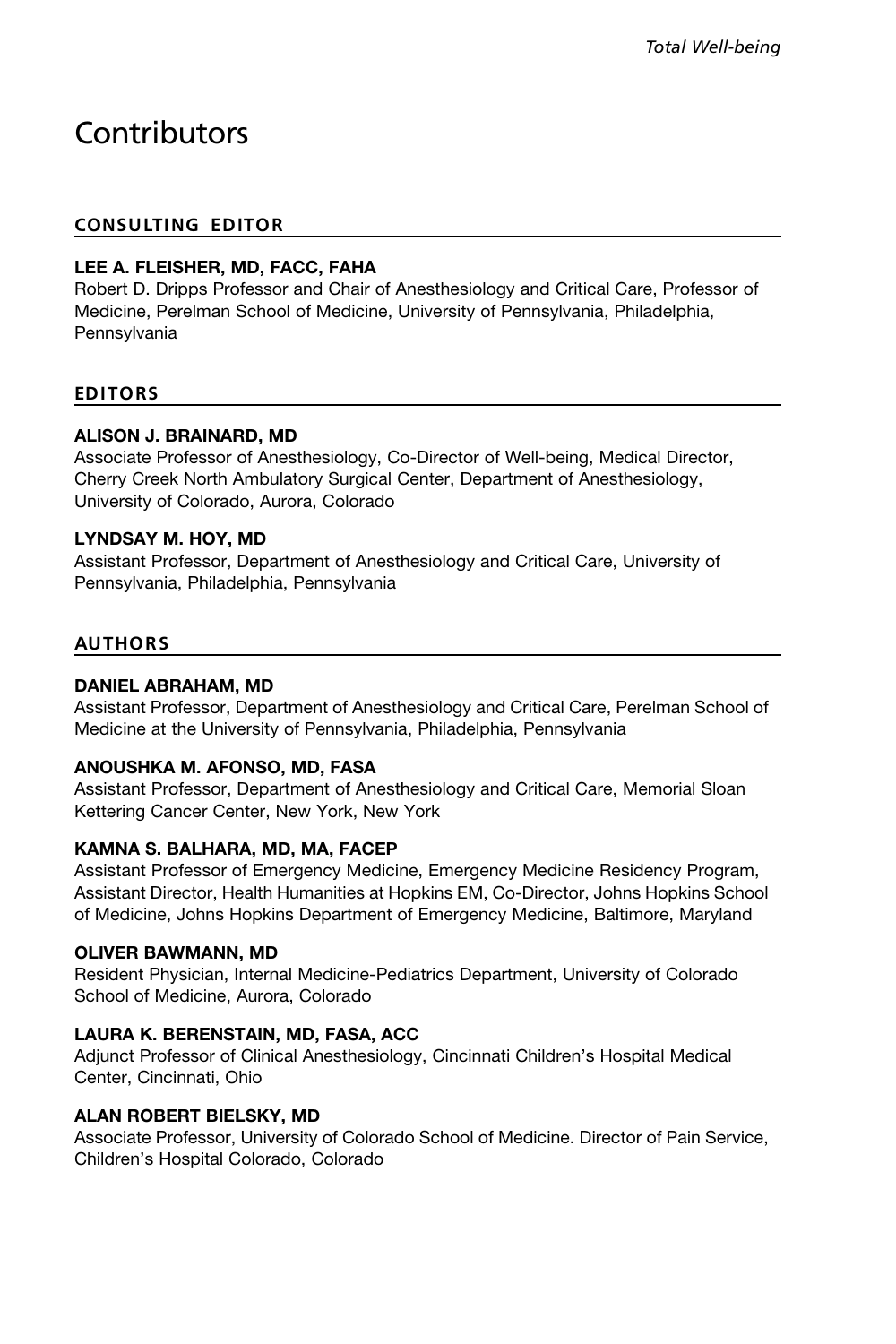### NATALIE J. BODMER, MD

Adult Cardiothoracic Anesthesiology Fellow, Department of Anesthesiology, Perioperative and Pain Medicine, Stanford University School of Medicine, Stanford, California

### KENNETH B. BROWN, Jr., MD

Department of Anesthesiology, The University of North Carolina at Chapel Hill, Chapel Hill, North Carolina

### STEPHANIE I. BYERLY, MD

Professor, Department of Anesthesiology and Pain Management, University of Texas Southwestern, Dallas, Texas

### THOMAS J. CARUSO, MD, MEd

Clinical Professor, Department of Anesthesiology, Perioperative and Pain Medicine, Stanford University School of Medicine, Stanford, California

### JOYCE M. CHANG, MD

Assistant Professor, Department of Anesthesia and Perioperative Care, University of California, San Francisco, San Francisco, California

### FEI CHEN, PhD, MEd

Department of Anesthesiology, The University of North Carolina at Chapel Hill, Chapel Hill, North Carolina

### MALISSA CLARK, PhD

Industrial and Organizational Psychology, Associate Professor, Department of Psychology, University of Georgia, Athens, Georgia

### SHEELA PAI COLE, MD, FASE, FASA

Clinical Professor, Department of Anesthesiology, Perioperative and Pain Medicine, Stanford University, Stanford, California

### ARIANNA COOK, MD, MPH

Department of Anesthesiology, The University of North Carolina at Chapel Hill, Chapel Hill, North Carolina

### CHRISTOPHER COWART, MD

Assistant Professor, Department of Anesthesiology and Perioperative Medicine, Penn State College of Medicine, Hershey, Pennsylvania

### ELIZABETH W. DUGGAN, MD, MA

Industrial and Organizational Psychology, Associate Professor, Department of Anesthesiology and Perioperative Medicine, The University of Alabama at Birmingham, Birmingham, Alabama

### MICHAEL R. EHMANN, MD, MPH, MS, FACEP

Assistant Professor of Emergency Medicine, Emergency Medicine Residency Program, Associate Director, Health Humanities at Hopkins EM, Faculty, Johns Hopkins School of Medicine, Johns Hopkins Department of Emergency Medicine, Baltimore, Maryland

### CAROLYN BERGER FOLEY, MD

Assistant Professor, Department of Anesthesiology, University of Colorado School of Medicine, Children's Hospital Colorado, Colorado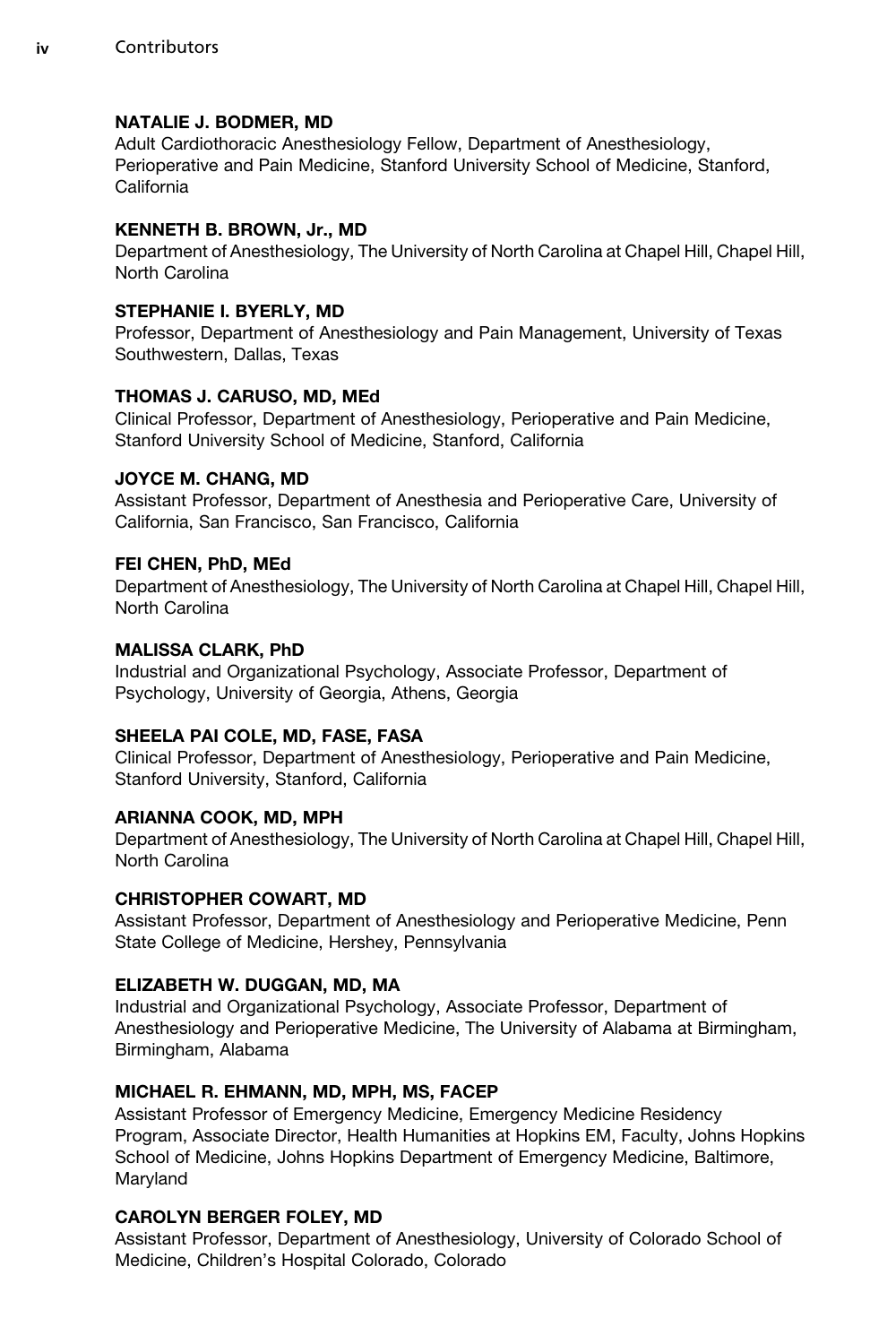### ANNERY G. GARCIA-MARCINKIEWICZ, MD, MSCE

Assistant Professor of Anesthesiology and Critical Care Medicine, The Children's Hospital of Philadelphia, Department of Anesthesiology and Critical Care, Philadelphia, Pennsylvania

### MICHAEL A. GROPPER, MD, PhD

Professor and Chair, Department of Anesthesia and Perioperative Care, University of California, San Francisco, San Francisco, California

### KUSH GUPTA, BS

Medical Student, Stanford University School of Medicine, Stanford, California

# NATHAN IRVIN, MD, MSHPR, FACEP

Assistant Professor of Emergency Medicine, Health Humanities at Hopkins EM, Co-Director, Johns Hopkins School of Medicine, Johns Hopkins Department of Emergency Medicine, Baltimore, Maryland; Center Faculty for the Center for Mental Health and Addiction Policy Research at Johns Hopkins Bloomberg School of Public Health

### HUNG-MO LIN, ScD

Professor, Department of Population Health Science and Policy, Icahn School of Medicine at Mount Sinai, New York, New York

# LAUREN LISANN-GOLDMAN, MD

Cardiothoracic Anesthesiology Fellow, Department of Anesthesiology, Montefiore Medical Center, New York, New York

### STEVEN R. LOWENSTEIN, MD, MPH

Professor of Emergency Medicine and Medicine, Associate Dean of Faculty Affairs, University of Colorado School of Medicine, Aurora, Colorado

### BRYAN MAHONEY, MD

Associate Professor, Department of Anesthesiology, Perioperative and Pain Medicine, Mount Sinai Morningside and West Hospitals, New York, New York

# ELIZABETH B. MALINZAK, MD

Assistant Professor, Department of Anesthesiology, Duke University, Durham, North Carolina

# REBECCA D. MARGOLIS, DO, FAOCA

Assistant Professor, Department of Anesthesiology Critical Care Medicine, Children's Hospital Los Angeles, University of Southern California Keck School of Medicine, Los Angeles, California

# SCOTT D. MARKOWITZ, MD

Vice Chair for Professional Development and Diversity, Professor of Anesthesiology, Equity, and Inclusion, Department of Anesthesiology, Washington University School of Medicine, St Louis, Missouri

# SUSAN M. MARTINELLI, MD, FASA

Department of Anesthesiology, The University of North Carolina at Chapel Hill, Chapel Hill, North Carolina

### MADELYN MENDLEN

Medical Student, University of Colorado School of Medicine, Aurora, Colorado